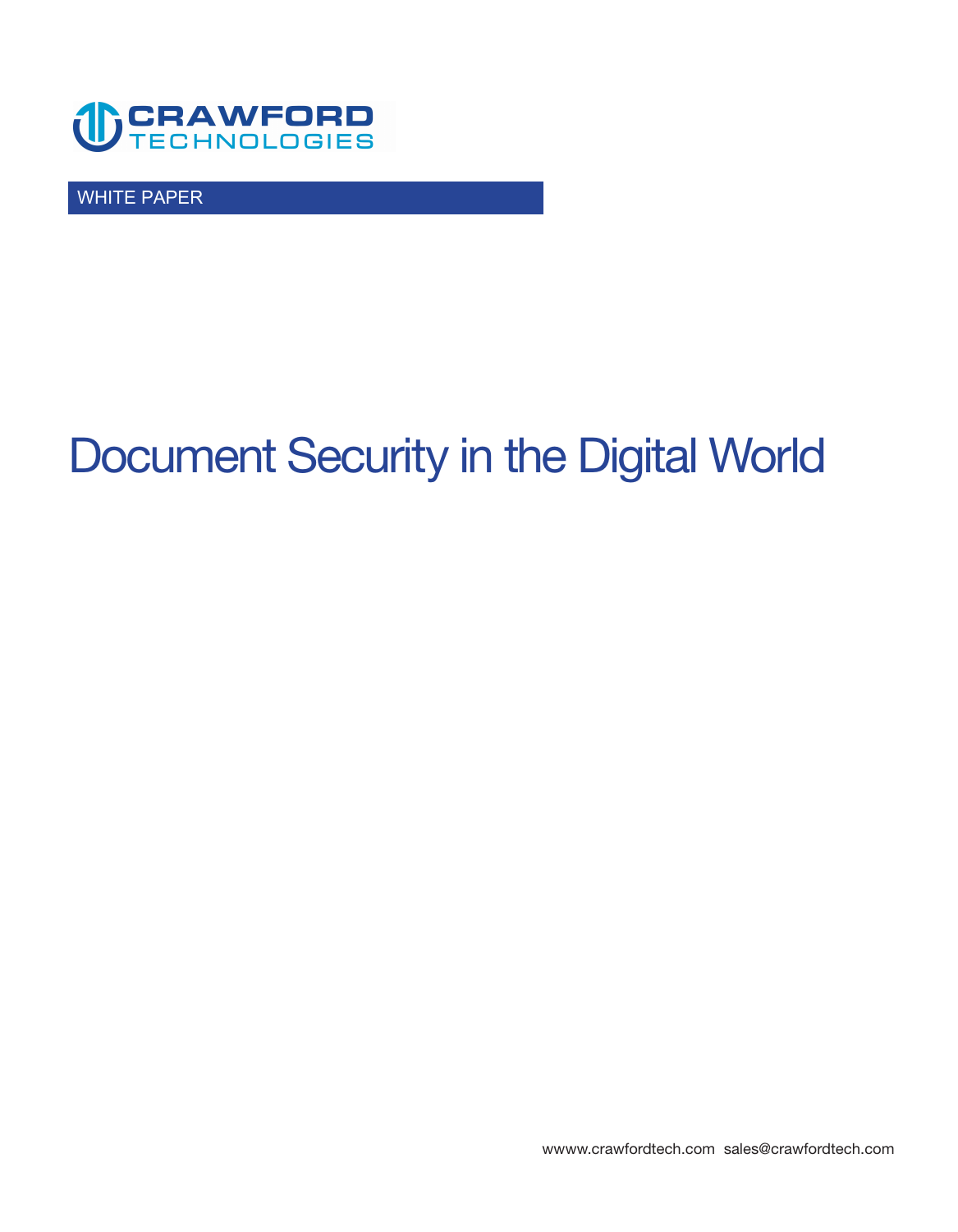#### **Introduction**

**Documents are integral to business. They contain vital information and serve a wide range of functions, both within an enterprise and as the most common and effective vehicle of communication with the outside world. In fact, one of the underlying assumptions of effective document creation and delivery is that documents must travel outside their point of origin, often multiple times.** 

**The purpose and function of a document is virtually limitless. It can record transactions, convey confidential and proprietary information, provide timely messages, and more. But whatever the specific application, documents have always been, and continue to be, the most widely accepted "go-to" tool for conveying vital information.** 

#### **Document Integrity**

**Ensuring that a communication is accurate, that it in fact comes from whoever is sending it, and that it has not been modified in its journey has been a key component of document delivery throughout recorded history. Some of the earliest "technology", such as invisible inks, can be traced back to Greek and Roman times. Egyptian clay tables dating back 3500 years have been found containing encrypted information. Since the invention of paper, signatures and wax seals have been used to establish the validity of a document. Put simply, documents are the source of the indisputable truth.** 

**However, 21st century technology has introduced a new set of risks. Virtually all communications today start and end their life as electronic documents. We take for granted that information we need can be delivered and consumed in various forms – print, fax, email, email, webpage, or any combination of these.** 

**The PDF format has rightfully become the industry standard format for electronic documents. Rules set and maintained by an international standards board defines how content is encoded in a PDF, ensuring that the document will be rendered in a way that is consistent with the original composition, independently of the device or devices used for printing or viewing.** 

**But PDFs in and of themselves are not secure and fraud resistant. Just like the paper documents before them, PDF based electronic documents need to be protected as they are transmitted, ensuring that the information in them is not viewed or manipulated by unauthorized recipients. With the numerous well-publicized data breaches, spoofing and phishing scams in the last few years, we are all aware of the risks that accompany the conveniences of our digital world.** 

**The reality is that until recently digital documents have been more vulnerable than paper. The information they carry can be modified relatively easily, with no obvious change to the document's appearance or to the presumed sender's identity. And the consequences can be serious for consumers and businesses.**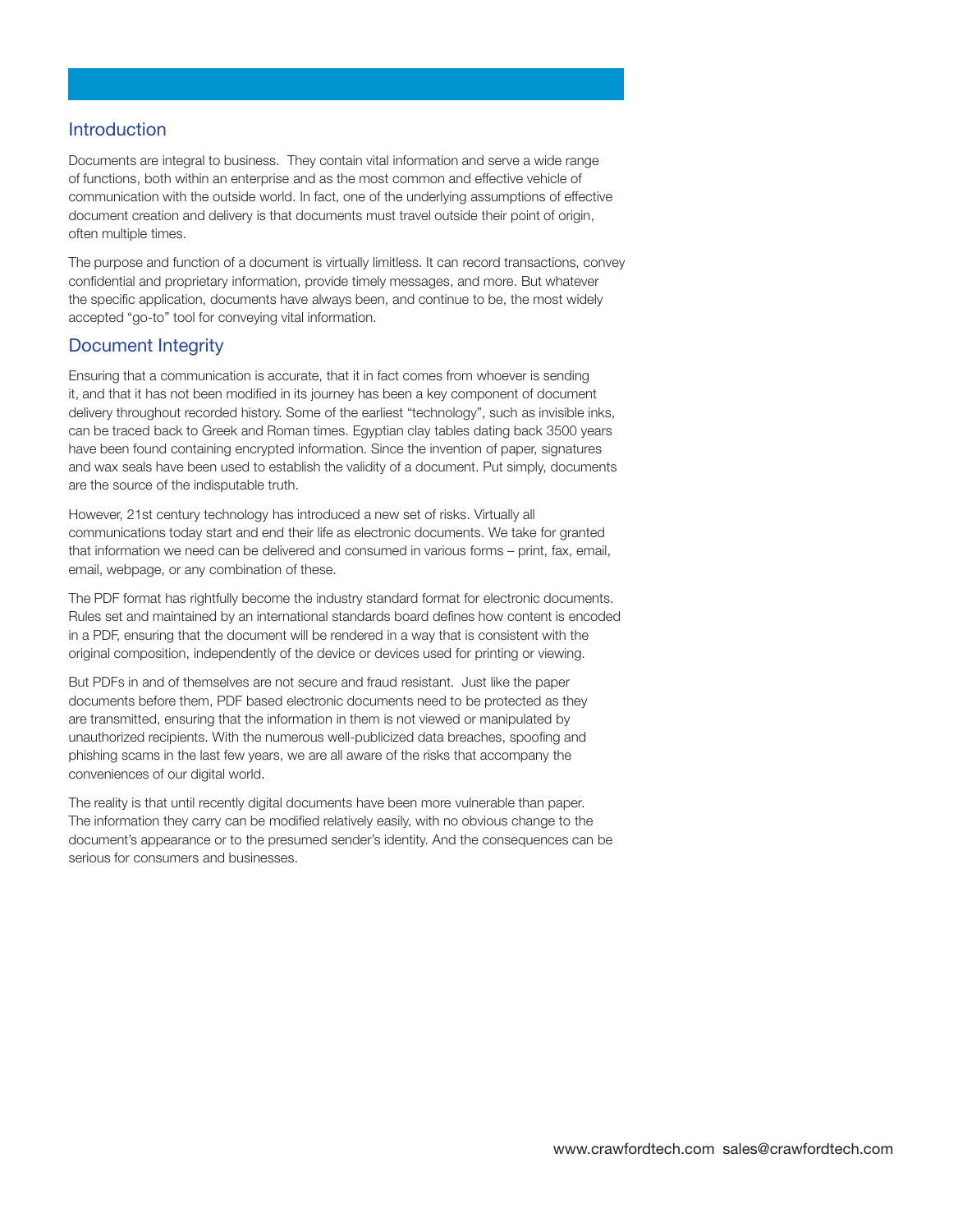## **Risk Profiles for the Enterprise**

**Financial documents such as transactional statements contain content that automatically, and unavoidably, attracts the attention of hackers, phishers, and other "bad guys". Although we are all aware of the value of personal information, and the importance of protecting that information, consumer protection laws have increasingly placed the responsibility of safeguarding documents containing personal and confidential information on businesses. There is direct and tangible damage if a business is not in compliance, with often hefty fines and penalties. There are the costs of programs, such as providing no-charge credit repair services to consumers who have been harmed by fraudulent documents. And then there are the indirect and less tangible costs, which can be even more insidious and long-lasting, such as damaged reputation and loss of future revenue due to reduced customer confidence.** 

**Businesses have a fiduciary, legal and even an ethical responsibility to protect the information they possess, particularly when it is transmitted to and accessed by other people, such as their customers. Most security schemes operate at a functional level, with defined security policies, firewalls and other tools and procedures for implementation. But what is required is a strategy and solution that can operate at the practical document level, protecting each and every document wherever its life cycle takes it, inside and outside the physical and electronic walls of the enterprise.** 

#### **Authentication Made Secure**

**With Signed PDF, Crawford Technologies provides a solution that functions at the individual document level to verify and protect the content of the document. When a PDF is created or converted from another format, the contents of the document are read and used to automatically calculate a hash, employing the most commonly used cryptographic hash algorithms.** 

**The hash is stored, along with the customer's public key, within the PDF as the signature. When the recipient opens the PDF, the contents of the PDF are validated by comparing the document's hash, using the embedded public key, to the hash within the digital signature. The PDF will look like a standard PDF, but if it's been tampered with, the digital signature will be invalidated, and the customer will receive an alert.** 

#### **Alternative Solutions**

**There are alternative solutions which offer more limited protection, and that can be used in conjunction with Signed PDF. For example, PDFs can be protected from inadvertent access by simply specifying a password when they are created. The password protected document is relatively secure while it is in transit but is still subject to tampering by the recipient or an insider with knowledge of the password.** 

**Documents can be digitally signed in a way that indicates who signed the document, but this is not the same as Signed PDF. This type of digital signature identifies who has created or approved a document, and can take one of multiple forms. One is a digital certificate,**